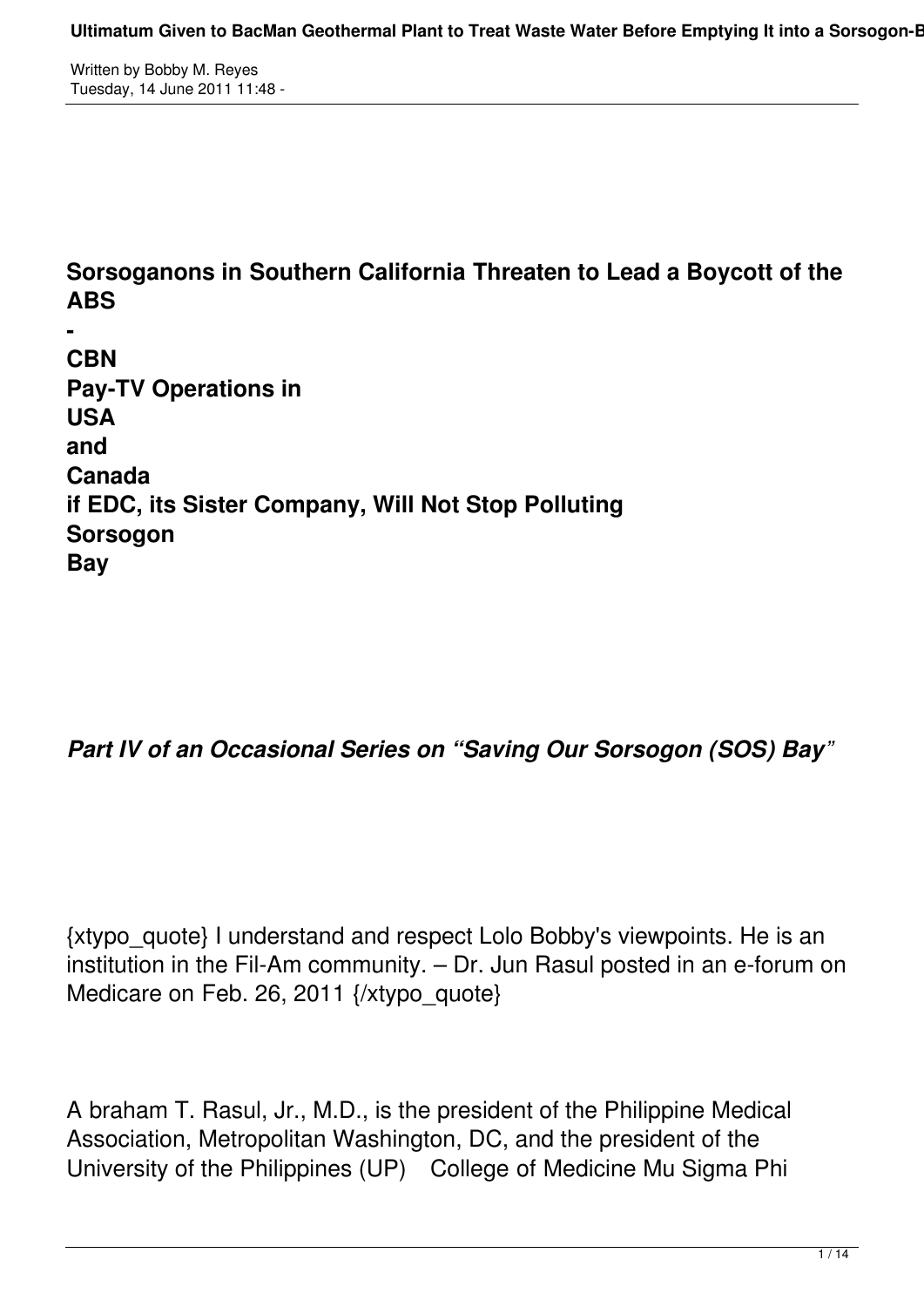Written by Bobby M. Reyes Tuesday, 14 June 2011 11:48 -

Foundation . The issue of the US also the US also the US also the US also the US also the US also the US also the US A founder of the "Aid for Mindanao

."

Yes, Dr. Jun Rasul and many leaders in the Filipino-American communities know the track record of Lolo Bobby Reyes and his friends in battling even Filipino diplomats and established public-benefit corporations over some perceived community causes and concerns. Consul General-designate Tomas "Buddy" Gomez, III, and Consul General Edwin D. Bael initially laughed at Lolo Bobby's activism in 1993 and 2001, respectively. Mr. Gomez's nomination was withdrawn and Mr. Bael was recalled some three years ahead of his tenure's end because of public protests initiated by Lolo Bobby.

The ruling cliques of the National Federation of Filipino-American Associations (NaFFAA), the Filipino-American National Historical Society (FANHS) and the "Books for the Barrios" have experienced drastic reductions in membership and supporters and big drops in donations after Lolo Bobby and his friends decided to fight for reforms and the ATIC in the said public-benefit corporations. Lolo Bobby coined the ATIC (accountability, transparency, integrity and credibility) slogan in 2002.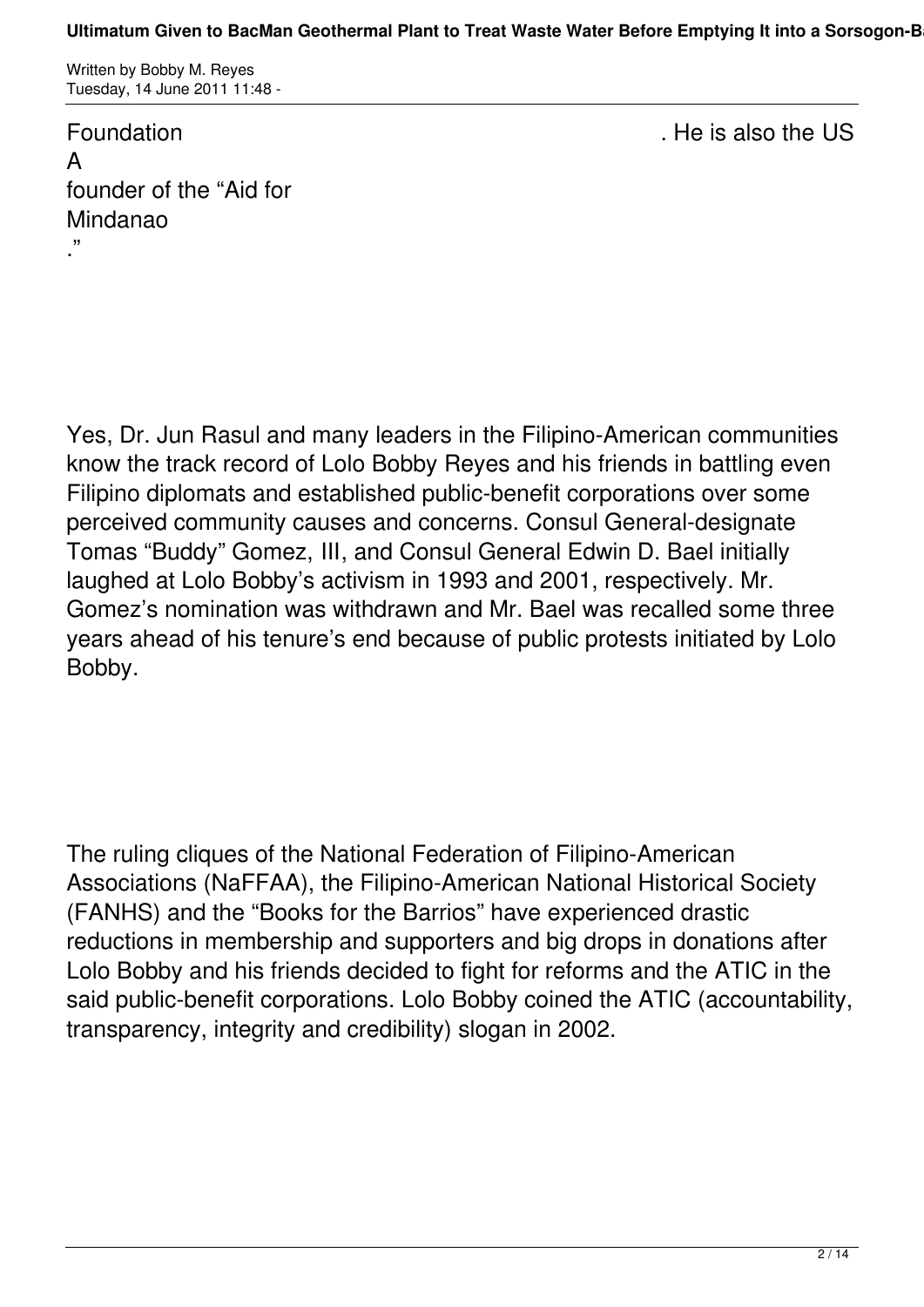Written by Bobby M. Reyes Tuesday, 14 June 2011 11:48 -

Then Philippine Tourism Secretary Mina Gabor experienced how Lolo Bobby and his friends fought for principles when they demanded the compliance of the ATIC slogan when her office fielded four Filipino floats at the 1997 and 1998 Pasadena Tournament of Roses parade. Lolo Bobby defended himself "In Propria Persona" at the Superior Court of Los Angeles, California, when Mrs. Lourdes Ongkeko, then the regional chair of the NaFFAA and concurrent chair of the US-Philippines Tourism Advisory Council, sued him in 2000 for libel after he called her and the Philippine tourism officials as crooks in his exposés about the parade floats. Lolo Bobby won five out of the seven issues in the libel case tried by a jury in 2002, without him presenting any witness or submitting any piece of evidence for the defense.

The whole Overseas-Filipino world knows that Lolo Bobby and his supporters never give up. They have been fighting the NaFFAA, the FANHS and the Books for the Burgis, oops, Barrios since 2000. And they are still fighting hard without any let up. Lolo Bobby has even reported finally in May 2011 the ruling NaFFAA clique to the federal authorities for tax evasion and other violations of the Income Tax Law and the Racketeer Influenced and Corrupt Organizations (RICO) Act.

#### **A Bigger Advocacy Looms for Sorsogon Bay**

T oday, June 14, 2011, Lolo Bobby sent a follow-up e-mail at 7:28:00 A.M.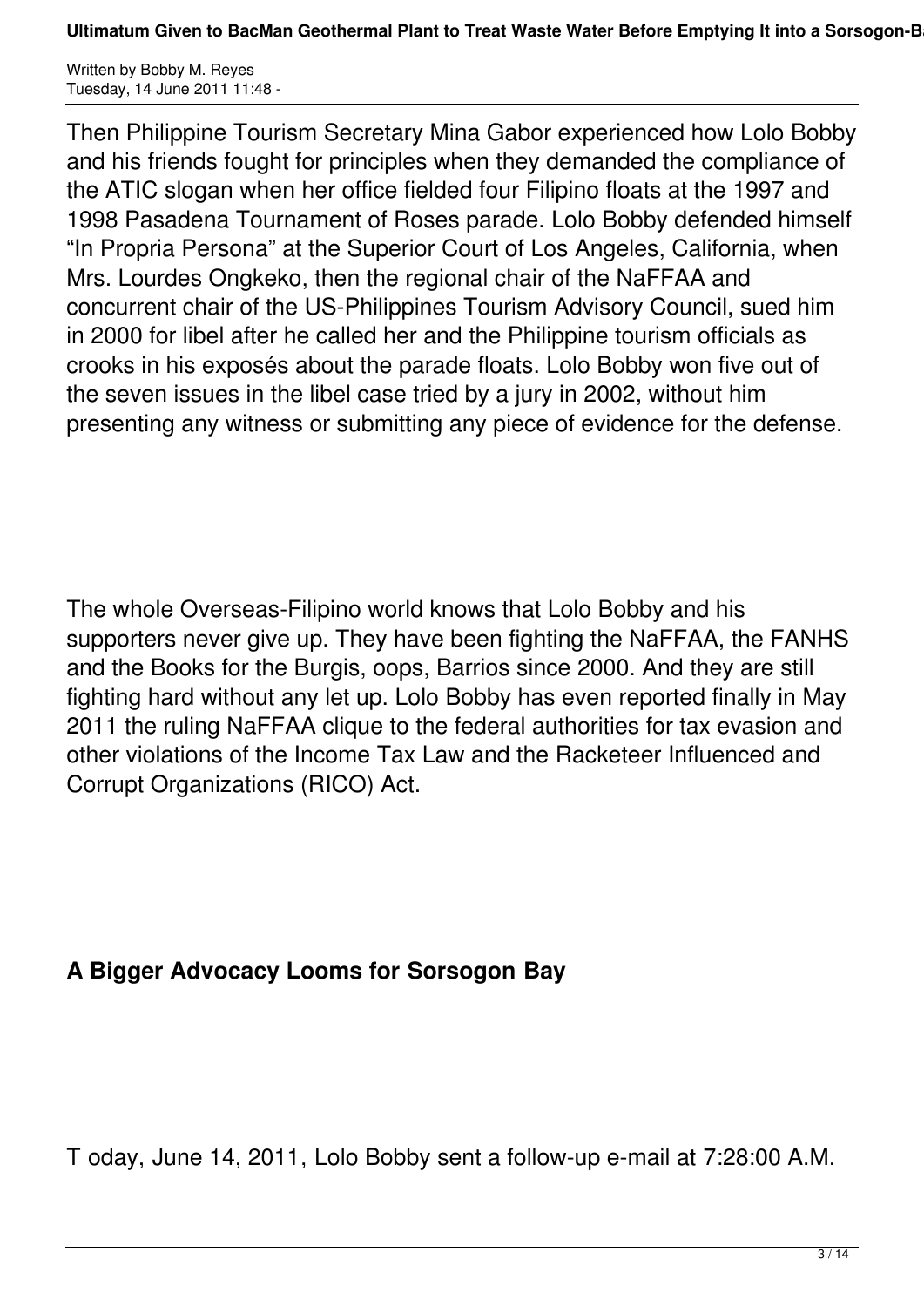Written by Bobby M. Reyes Tuesday, 14 June 2011 11:48 -

Pacific Daylight Time, to the Energy Development Corporation. The e-mail is reproduced in its entirety in this article:

QUOTE.

Energy Development Corporation

Bldg. 5, Energy Center, Merritt Road,

Fort Bonifacio, Taguig City 1201 Philippines

Through: The Public Relations Department

Email: pubrels@energy.com.ph

Call (+632) 667.7EDC (667.7332)

RE: "Saving Our Sorsogon (SOS) Bay" Series of Articles Dear Sirs and Ladies: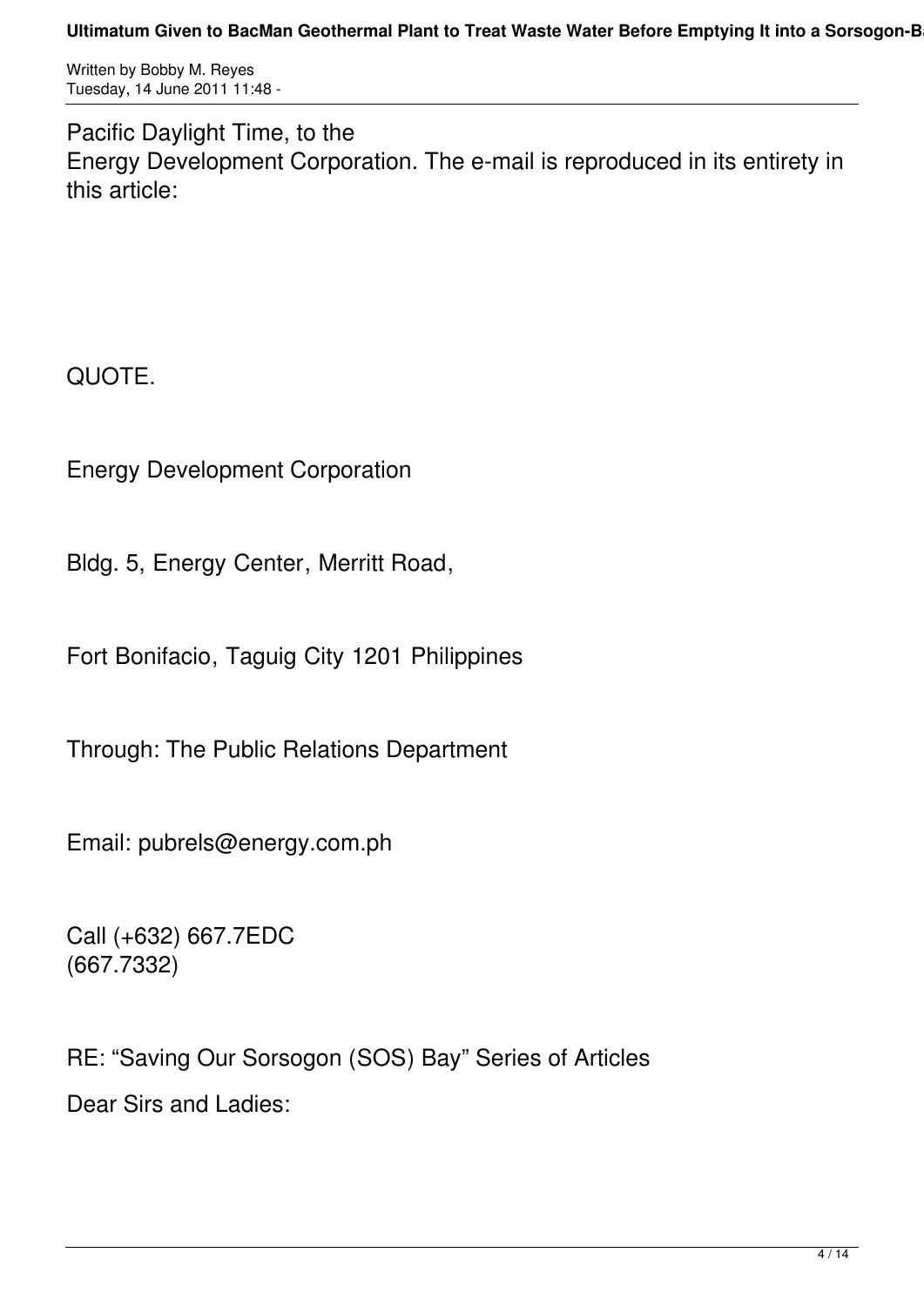Written by Bobby M. Reyes Tuesday, 14 June 2011 11:48 -

Obviously you chose to ignore our e-mail of request sent to you on June 10,  $2011$ , at

10:00 a.m.

, Pacific Standard Time. On the other hand the Public Affairs Division of Chevron immediately acknowledged receipt of a similar inquiry in the same morning of June 10th, as described in the article,

http://www.mabuhayradio.com/ecology-and-the-environment/back-to-bacma n-tracing-to-the-geothermal-plant-an-apparent-cause-of-pollution-in-sorsogo n-bay

We reiterate our request for your side of the controversial issue of the pollution of Sorsogon Bay that has been claimed by environmental activists as being caused by your BacMan geothermal plant. If you do not favor us within 24 hours with a reply that will manifest also a desire to engage the peoples of Sorsogon and Albay in a meaningful dialogue to address the issue of cleaning up the waste waters of the said geothermal facility, we will commence an immediate boycott of your sister company, the ABS

#### - **C<sub>BN</sub>**

, especially its Pay-TV operations in the United States and Canada.

Yes, while your conglomerate thinks that Sorsoganons are powerless to force you to comply with the provisions of the Clean Water Act of the Philippi nes insofar as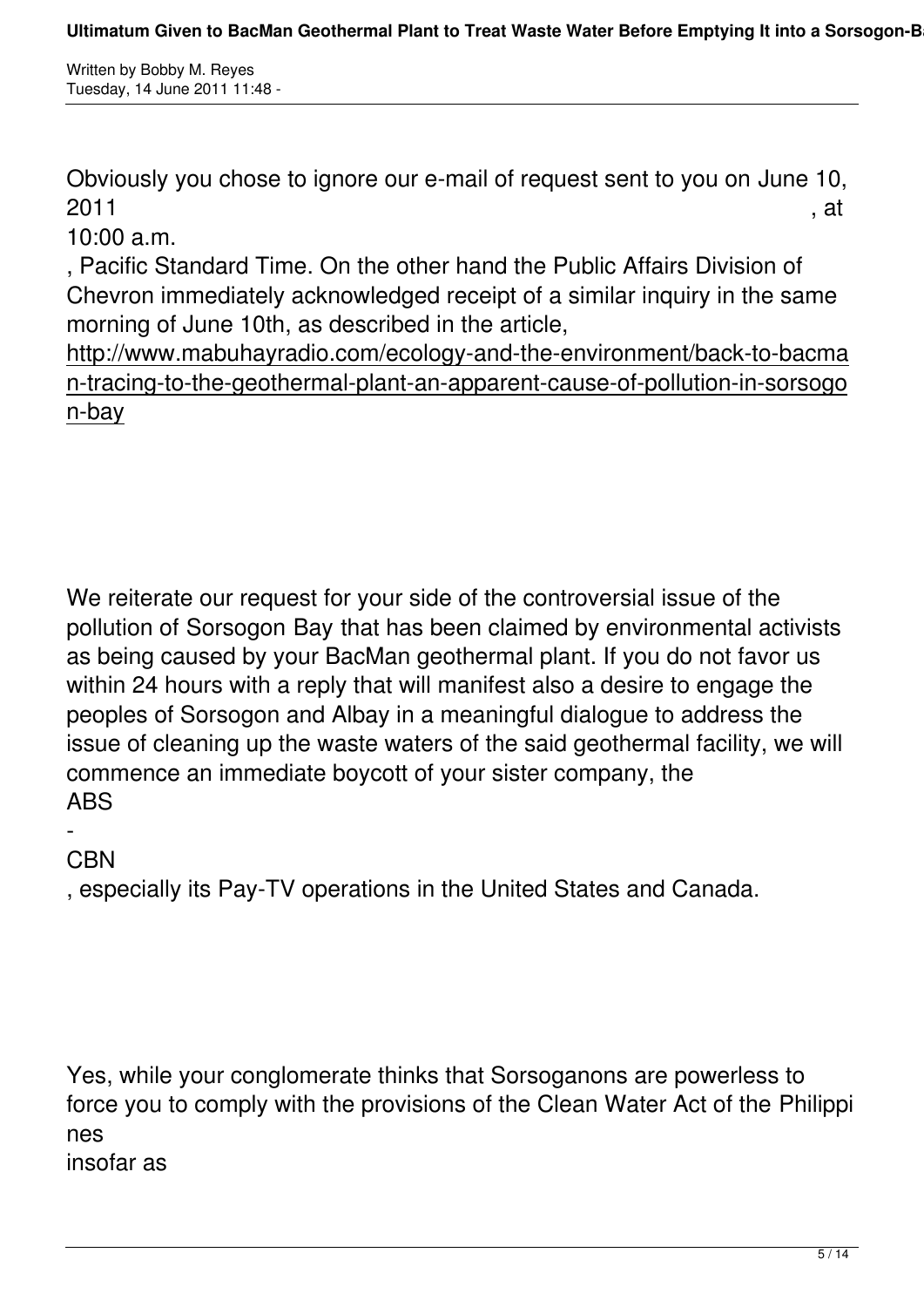Written by Bobby M. Reyes Tuesday, 14 June 2011 11:48 -

#### Sorsogon

Bay

is concerned, the boycott that we will lead can cause irreparable financial and public-relations damages to your sister company, the ABS

- **CBN** 

.

Thank you for the attention and cooperation.

Mabuhay,

Bobby M. Reyes

A legal resident of Sorsogon City, Philippines, and

an Overseas-Filipino worker-journalist cum editor, www.mabuhayradio.com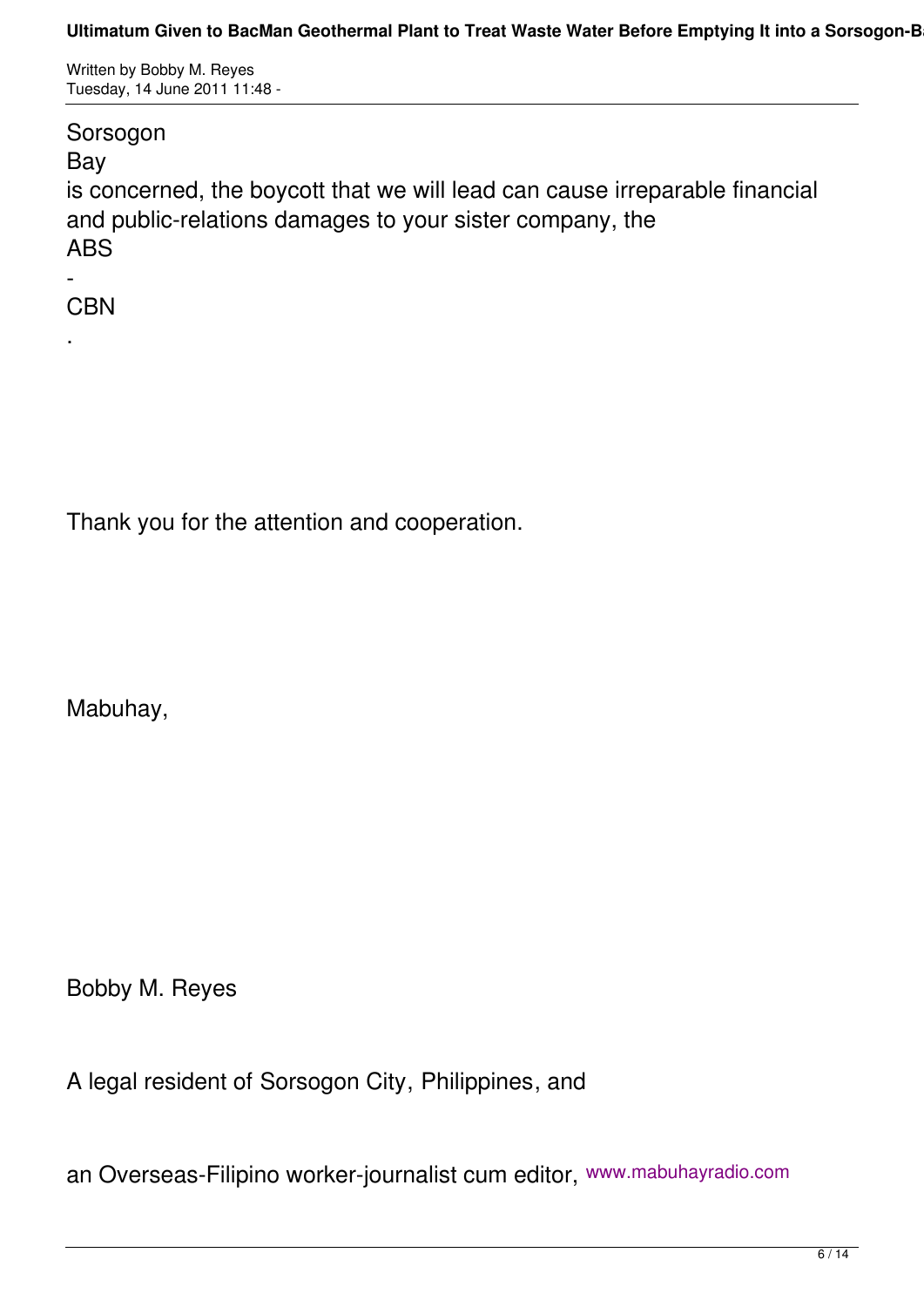# UNQUOTE.

Here is proof that both the EDC and the ABS-CBN are sister companies:

http://thinkgeoenergy.com/archives/7592

# **Not the First Time to Threaten a Boycott of the ABS-CBN**

On January 7, 2008, Lolo Bobby sent a protest letter to the ABS-CBN's executives in Redwood City

, **California** 

, over the protest of Cebuanos and Cebuano-American community leaders over the perceived racial slur in a movie produced by a subsidiary of ABS

- **CBN** 

.

On Jan. 23, 2008, Rafael Lopez of the ABS-CBN replied to Lolo Bobby, which reply the which reply the www.mab uhayradio.com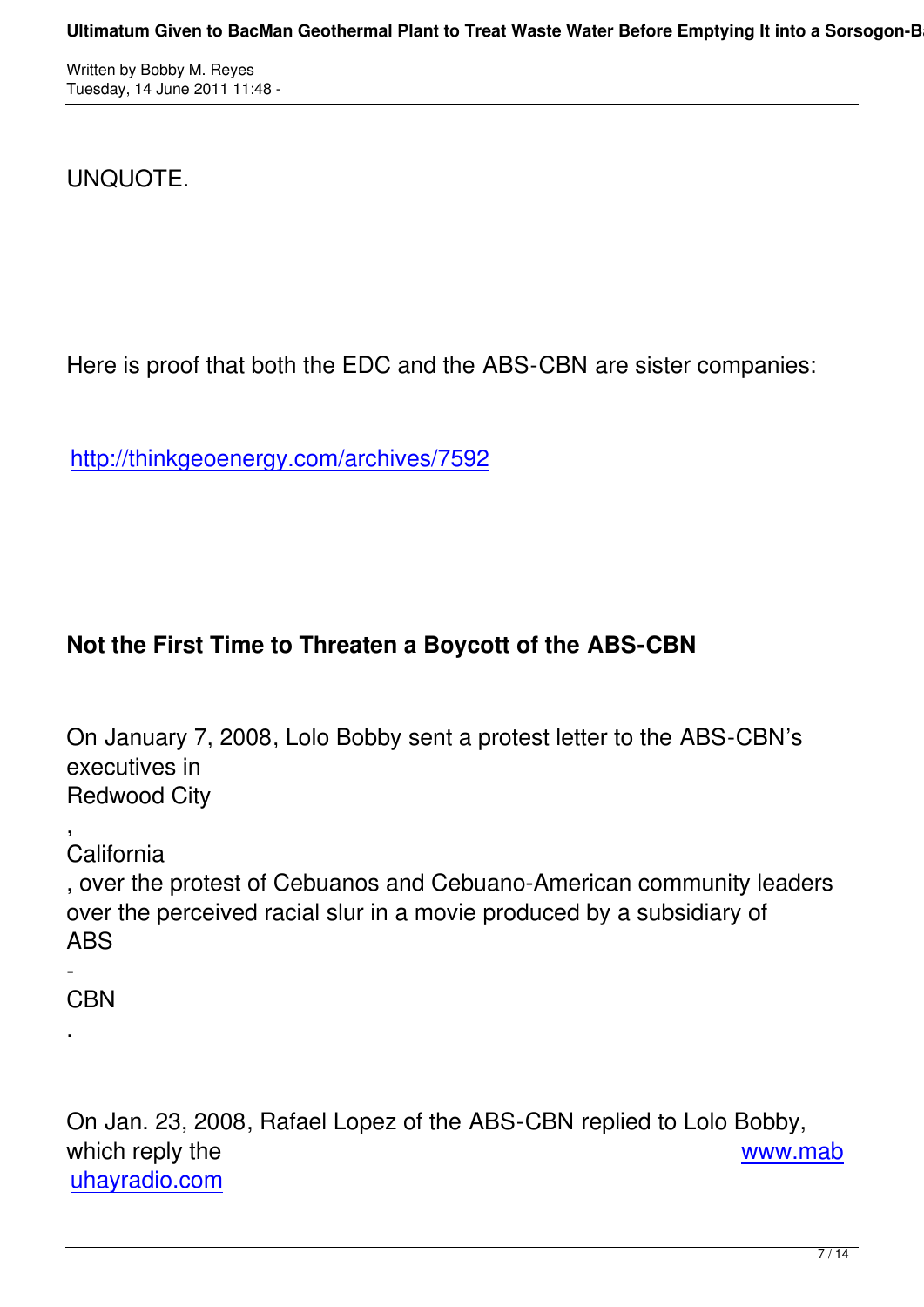published and which readers can browse in this hyperlink,

ABS-CBN Replies to MabuhayRadio.com's E-mail About Racial Slur in the Movie, "Sakal, Sakali, Saklolo

## URL: http://www.mabuhayradio.com/bai-cebu-magellan-column/abs-cbn-repl ies-to-mabuhayradio-com-s-e-mail-about-racial-slur-in-the-movie-sakal-sakal i-saklolo

Lolo Bobby was asked to head in the United States – as a member of the Cebu Brotherhood, Inc. ( CBI  $)$  – the boycott against ABS - **CBN** . But the protest was stopped when Cebuano leaders in the **Philippines** were appeased by executives of the ABS - **CBN** . Lolo Bobby has been a CBI member since 1994. He co-chaired its Sinulog Festival-L.A. committee in 2007 and 2008. Mr. Reyes eventually was elected as the first-non native Cebuano to the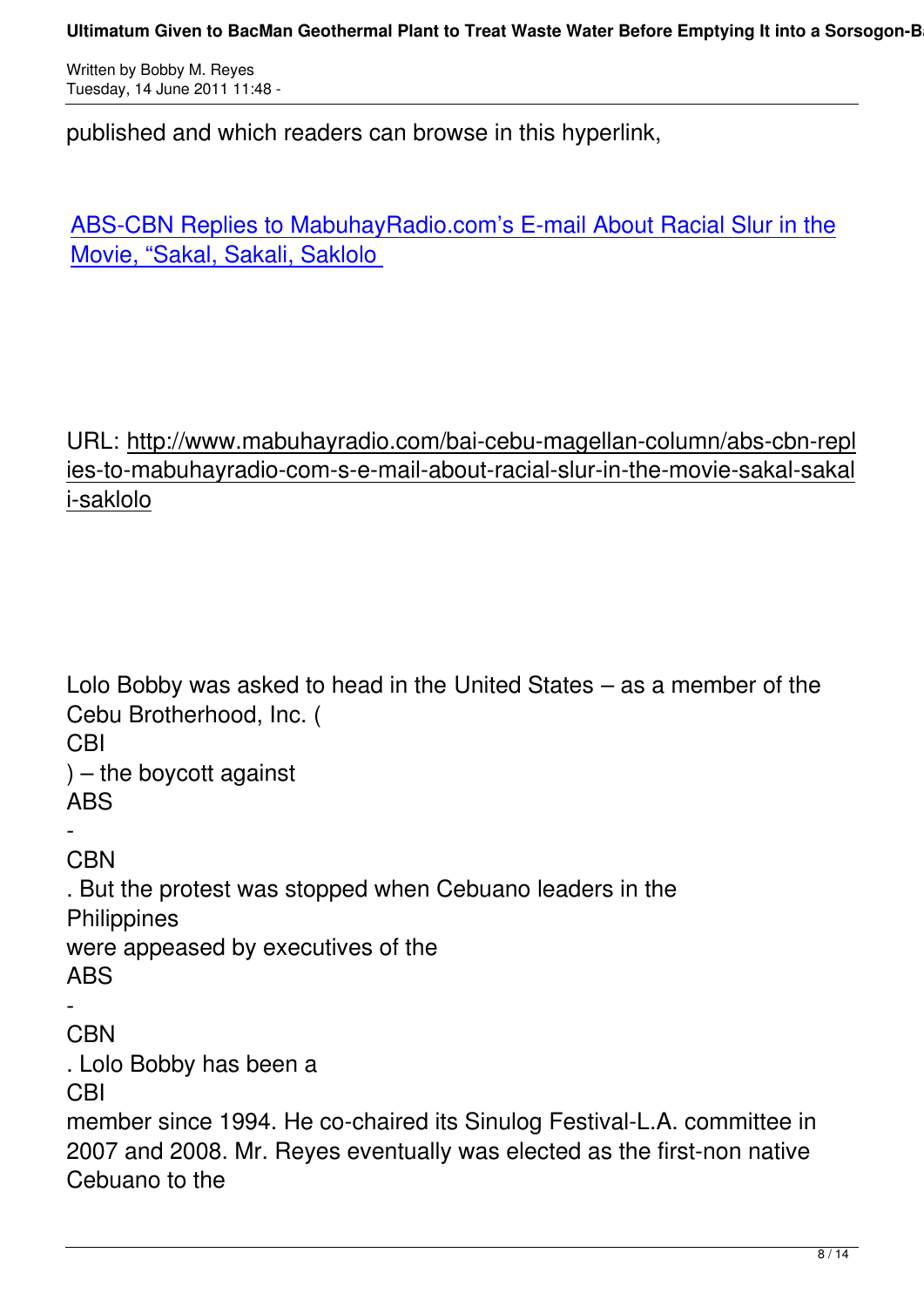## CBI Board of Directors in February 2008.

The ABS-CBN executives further realized the support that Lolo Bobby gets from the community in May 2010. This was when supporters of then-presidential candidate Sen. Manny Villar designated Lolo Bobby to represent the Villar Camp in a televised "Miting de Avance" that an ABS

- CBN program, "Balitang **America** " aired. Here is a video of Lolo Bobby's appearance at the ABS

- **CBN** studio:

http://www.balitangamerica.tv/miting-de-avance-manuel-villar-jr/?sms\_ss=e mail

As the ABS-CBN executives and Lolo Bobby realize, "one keeps friends close but enemies (adversaries) closer."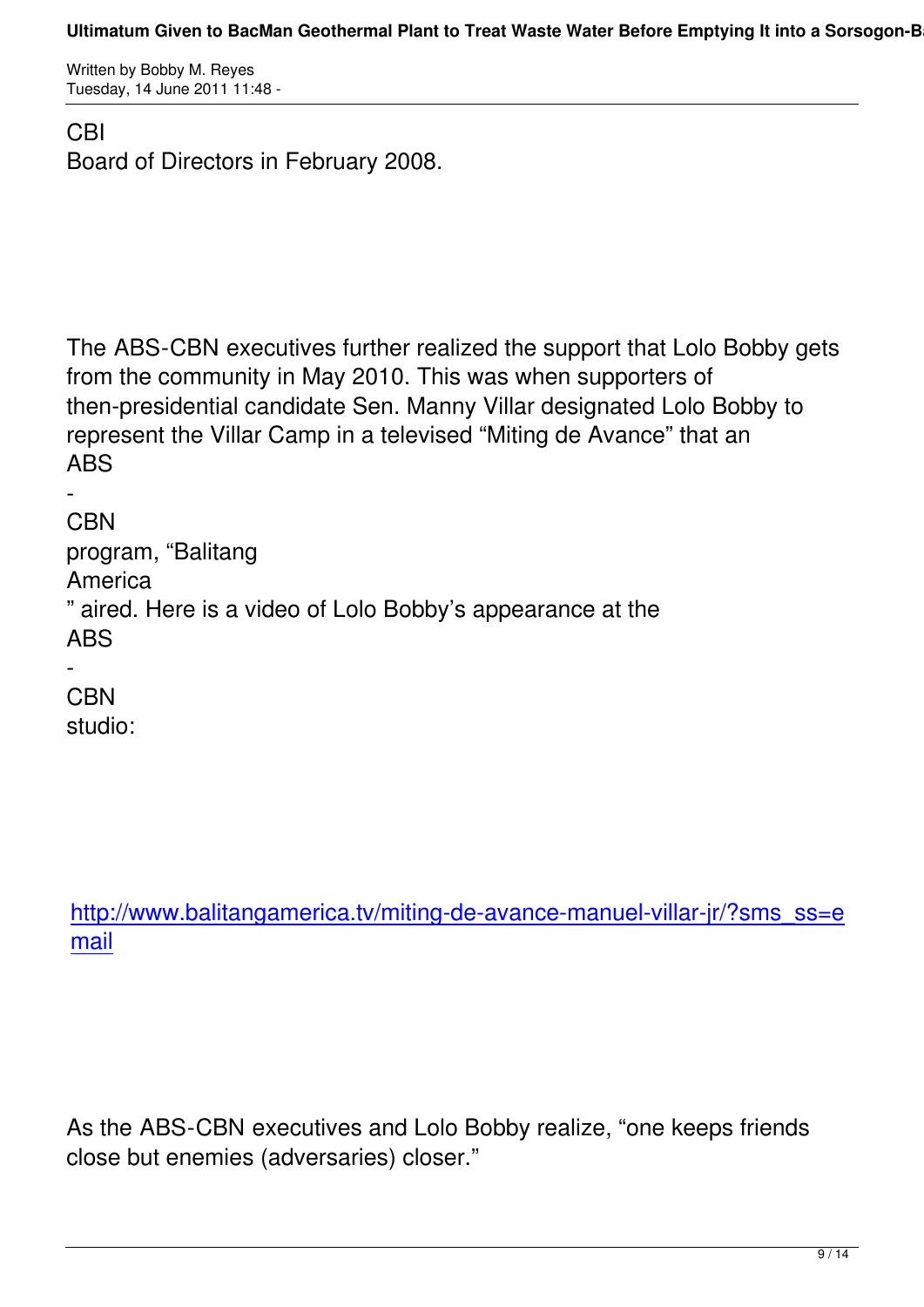Written by Bobby M. Reyes Tuesday, 14 June 2011 11:48 -

## **Why the Boycott Against ABS-CBN Pay-TV Operations Will Hurt**

T he ABS-CBN's Pay-TV operations in the United States and Canada consisting of six channels cost Filipino subscribers an average of \$35 per month.

Reportedly the ABS - **CBN** has managed to sign up some 200,000+ subscribers in North America . There are more-than 600,000 Filipino households in the United States alone.

If the Sorsoganons, the Friends of Bobby Reyes (FBR) and North-American Friends of the **Philippi** nes will be able to persuade 100,000 Filipino clients in the United States and Canada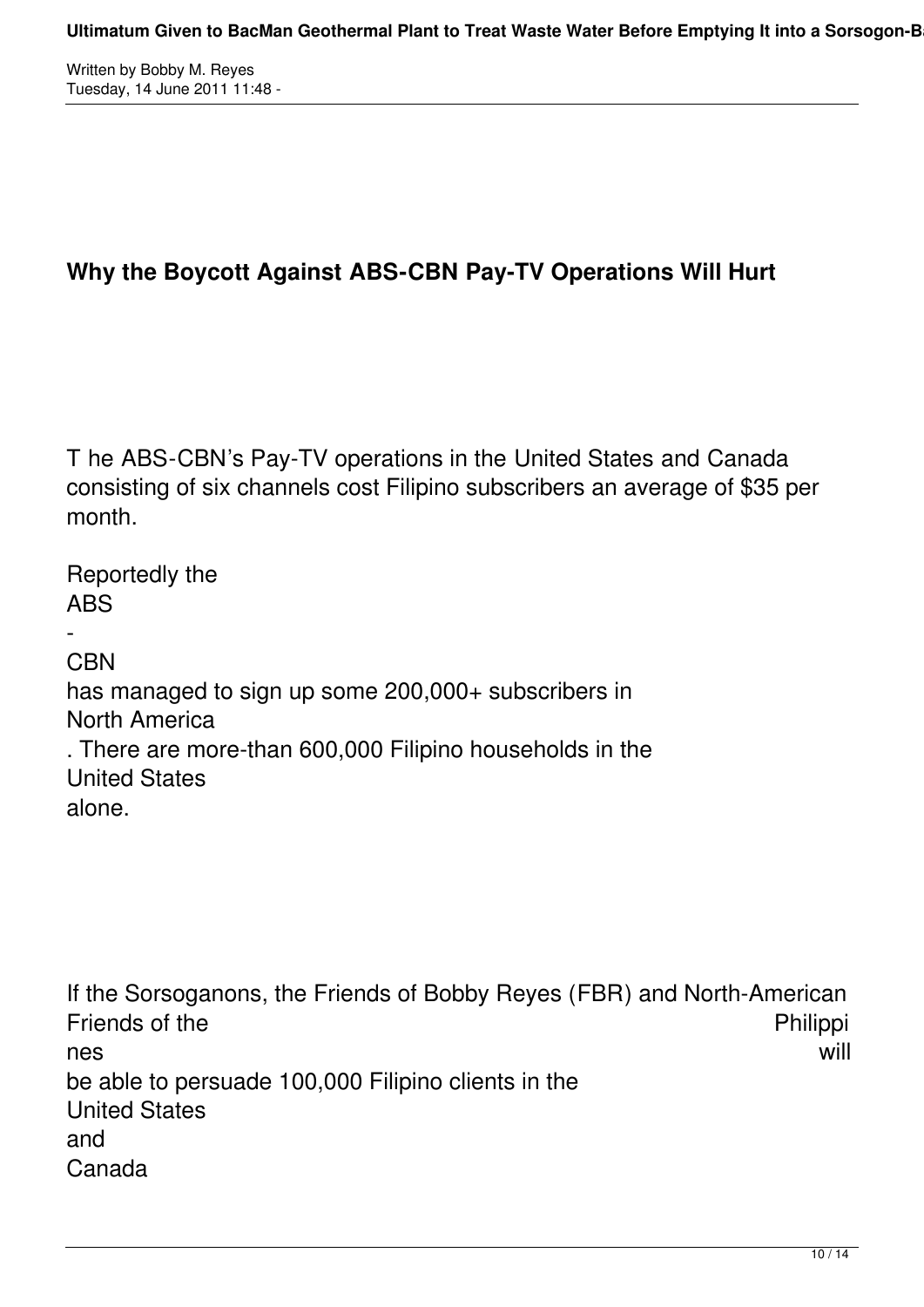Written by Bobby M. Reyes Tuesday, 14 June 2011 11:48 -

to drop off the ABS

- **CBN** 

, it will cost roughly (in gross receipts) US\$3.5-million per month. More advertising revenues can be lost if the pro-

SOS

Bay demonstrators will picket the Philippine and/or North-American offices of the companies buying commercials in the ABS

-

**CBN** channels. (A thousand clients pay the ABS

#### **CBN**

-

just US\$35,000 or Pesos 1.4-million per month, which the Lopez consortium may be able to afford to lose initially. But if the boycott extends to Metro Manila, will the economic results not hurt the Lopez-owned conglomerate?) What business likes to appear as a polluter and an enemy of Mother Earth?

There are after all North-American competitors of the ABS-CBN that can deliver also Filipino programs such as the GMA7 and starting next month, a Pay-TV operation of Channel 5 of Manila.

Perhaps it would make sense for the EDC and ABS-CBN to protect the environment. Perhaps their executives will find it cheaper to spend between US\$6-million to \$10-million in building a modern sewage-treatment plant that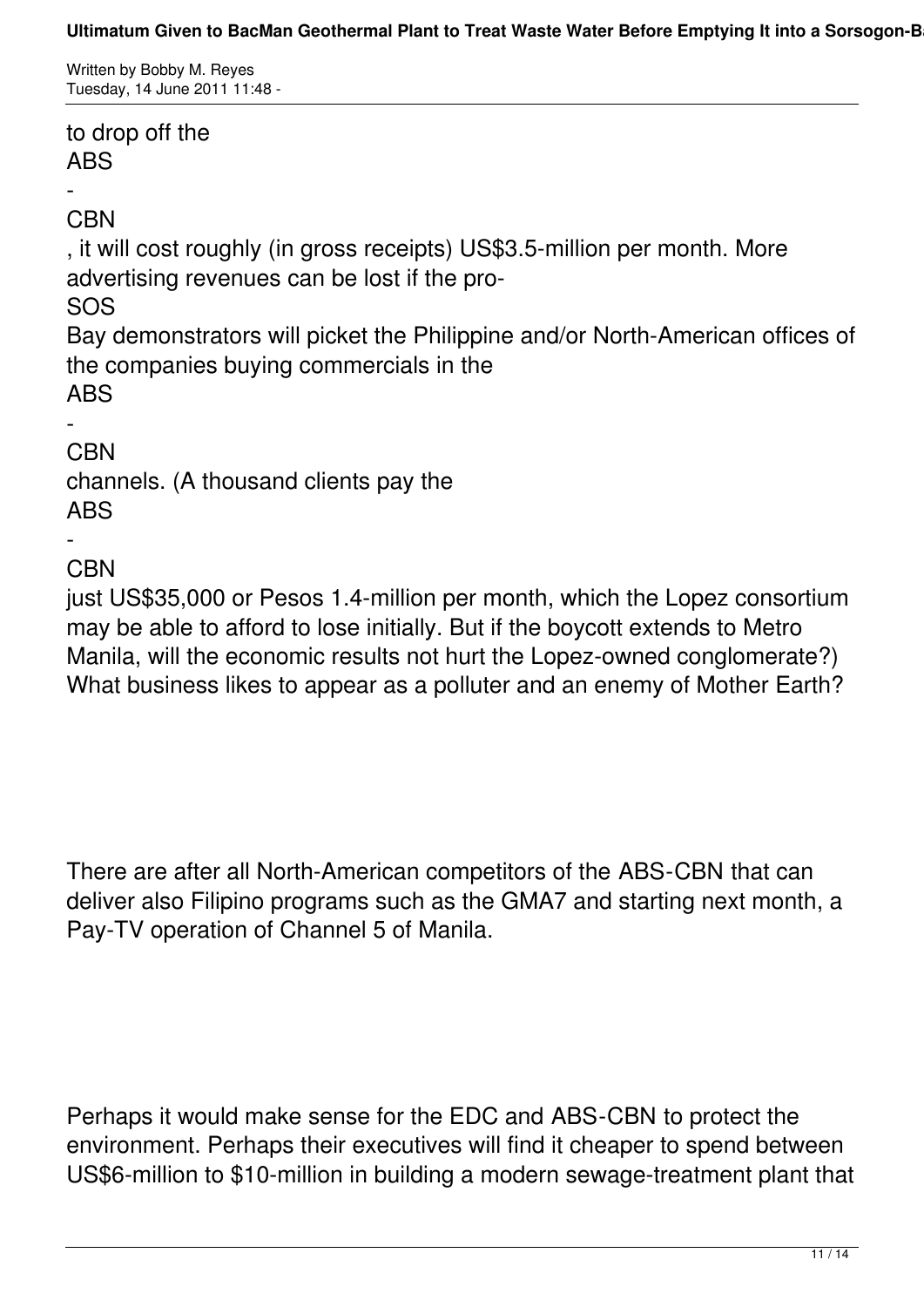Written by Bobby M. Reyes Tuesday, 14 June 2011 11:48 -

will treat the waste waters being discharged by their BacMan Geothermal Plant. And pipe the treated water not to Sorsogon Bay but to the nearer Pacific Ocean , off the coast of the Bacon District of Sorsogon City.

It is, therefore, a Win-Win situation for the environment and a No-Win situation for the EDC and its sister companies that belong to the Lopez consortium. Now, will the EDC and the ABS-CBN resort to reason or call the bluff (if they think that Sorsoganons are bluffing)? "

*To be* (boycotted) *or not to be* " is the question. **Who will blink first?**

(To be continued . . .)

*Editor's Note:* Here are links to the previous articles in this series: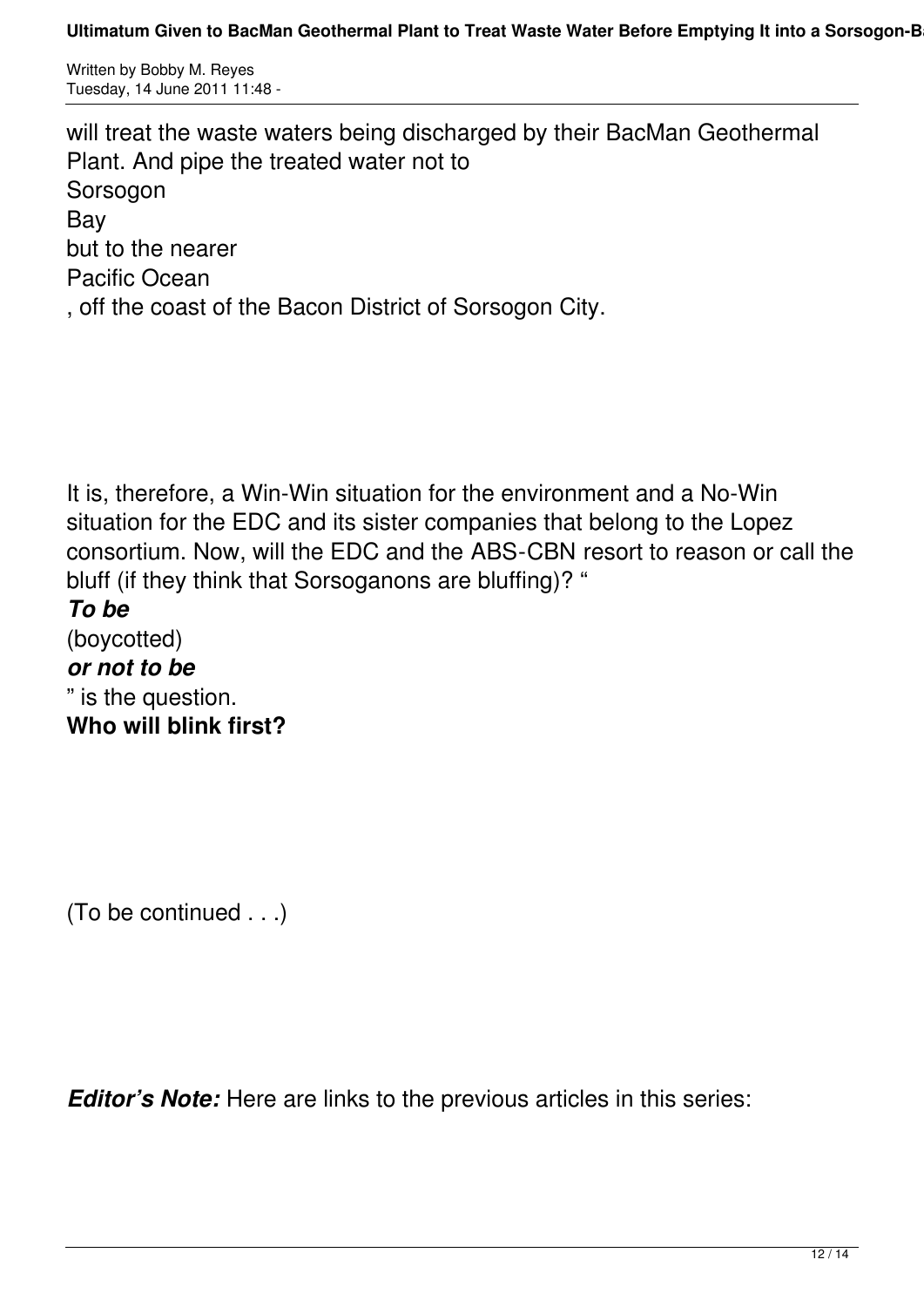The "Save Our Sorsogon (SOS) Bay" Initiative (Part I)

URL: http://www.mabuhayradio.com/ecology-and-the-environment/the-save -our-sorsogon-sos-bay-initiative

Sorsogon Bay: "So Near, Yet So FBAR." The "Red Tide" Ban by the BFAR Must Be Lifted (Part II)

URL: http://www.mabuhayradio.com/ecology-and-the-environment/sorsogo n-bay-so-near-yet-so-fbar-the-red-tide-ban-by-the-bfar-must-be-lifted

"Back to BacMan," Tracing to the Geothermal Plant an Apparent Cause of Pollution in Sorsogon Bay (Part III)